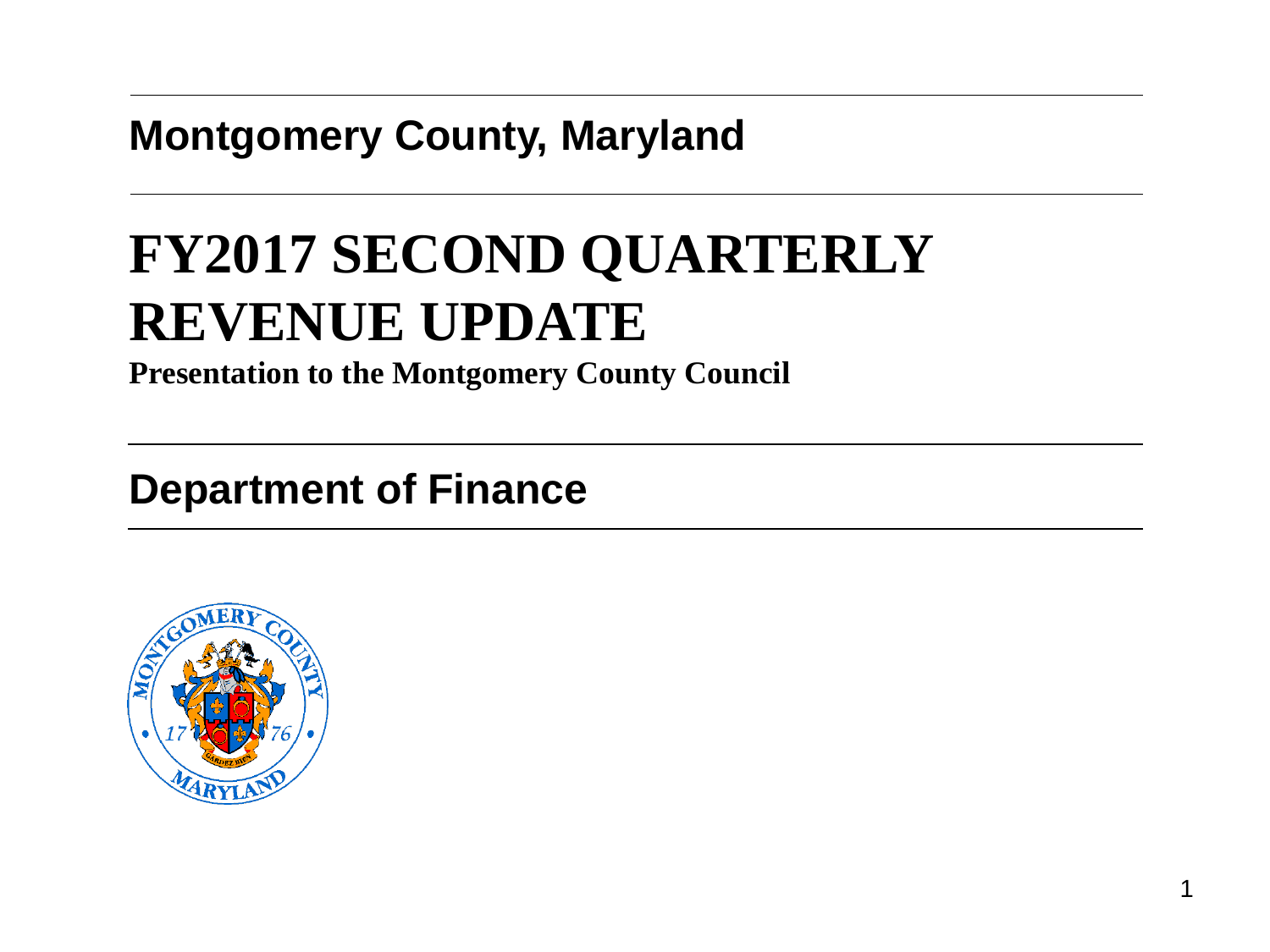**Total tax revenues, including investment income, totaled \$1.883 billion and up 13.1 percent compared to the same period in FY16 due primarily to increases in revenues from the income tax (↑18.5%), the property tax (↑12.4%), and transfer tax (↑17.0%). The increase in the property tax is attributed to the rate increase for the General Fund in FY17.**

#### • **Income Taxes:**

– Income tax revenues through December stood at \$479.6 million and approximately \$74.8 million above revenues for the same period in FY16. The increase was attributed to a change in the distribution formula for the quarterly distribution in November for tax year 2015. The dramatic gain is also attributed to the backlog in the number and amount of revenues collected from taxpayers filing for an extension for tax year 2014 that were not processed for the November distribution in FY16 which depressed the results for the first half of  $\overline{fY}16$ .

#### • **Property Taxes:**

– The General Fund (G.F.) portion of property tax collections (including penalties and interest and excluding storm drainage) was \$1,199.9 million (↑12.4%) through December compared to the same period in FY16. The increase is due to the rate increase in the General Fund from \$0.7230 in FY16 to \$0.7734 in FY17 (↑7.0%). The increase in the General Fund for FY17 is also attributed to an increase in personal property tax collections due to the acceleration of certifying personal property tax records by the State Department of Assessments and Taxation.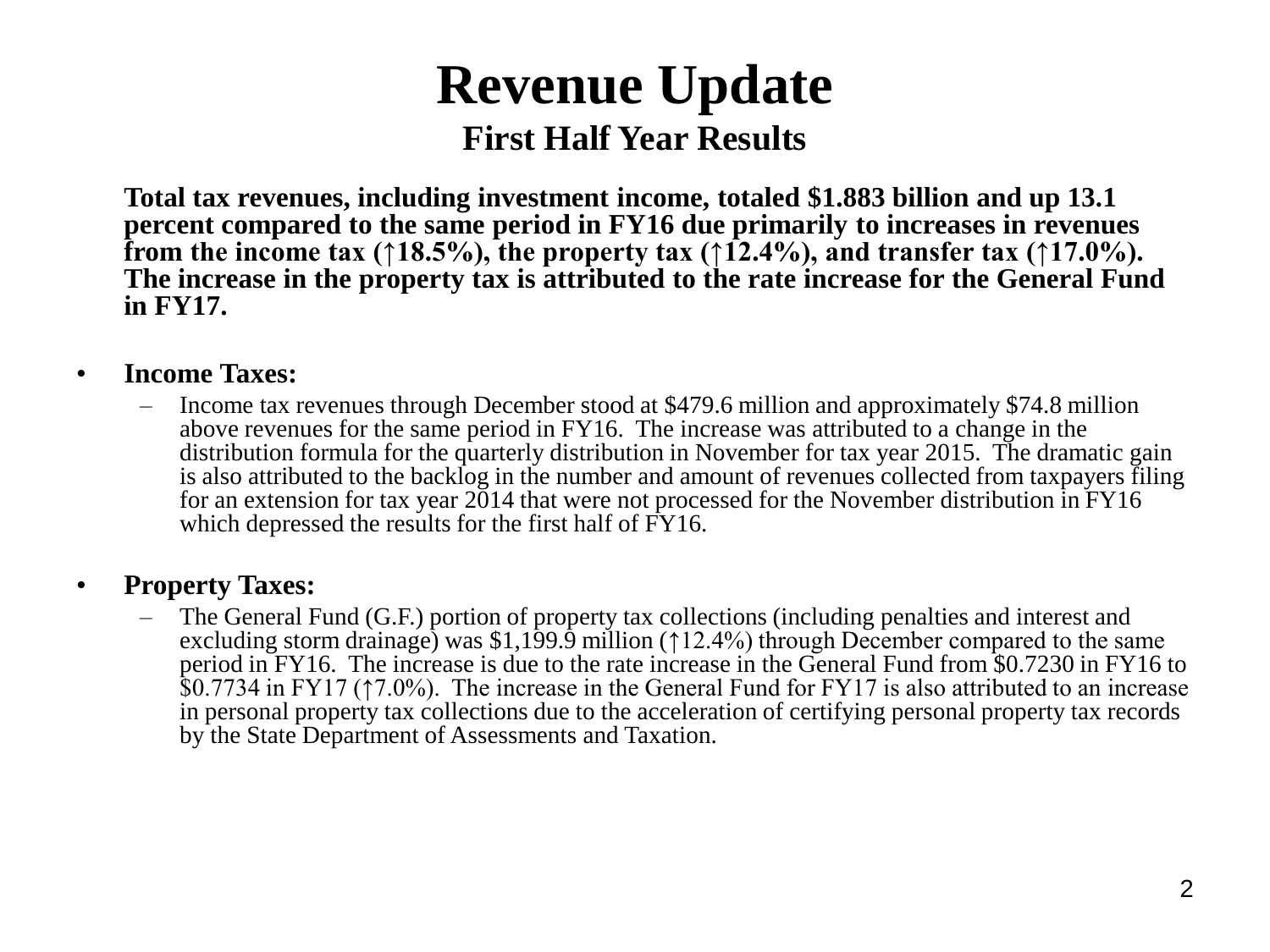### • **Property Taxes (continued):**

– The real property taxable assessment increased 4.0 percent in FY16 and is estimated to increase 4.8 percent for FY17.

#### • **Transfer and Recordation Taxes:**

- Revenues from the transfer tax (excluding condominium conversions) through December of FY17 were \$61.8 million, or 17.0 percent above last fiscal year.
- Revenues from the recordation tax (excluding the CIP portion and the rate premium) were \$32.5 million, a decrease of 1.1 percent over the first half of last fiscal year. The decrease is attributed to the rate cut in the General Fund.
- The increase in the transfer tax is due primarily to an increase in the number of commercial transfers which were up 57.0 percent during the first half of FY17 compared to last fiscal year while the number of residential transfers declined nearly 1 percent. The volume of residential recordation tax transactions was down nearly 14.0 percent compared to the first half of fiscal year 2016, the volume of non-residential transactions was up 44.7 percent and the volume of other recordation tax transactions was up 37.9 percent compared to last fiscal year.
- The combined amount of revenues from the transfer and recordation taxes (excluding condo conversions, CIP portion, and rate premium) was \$94.4 million compared to \$85.7 million for the same period last fiscal year  $(10.1\%)$ .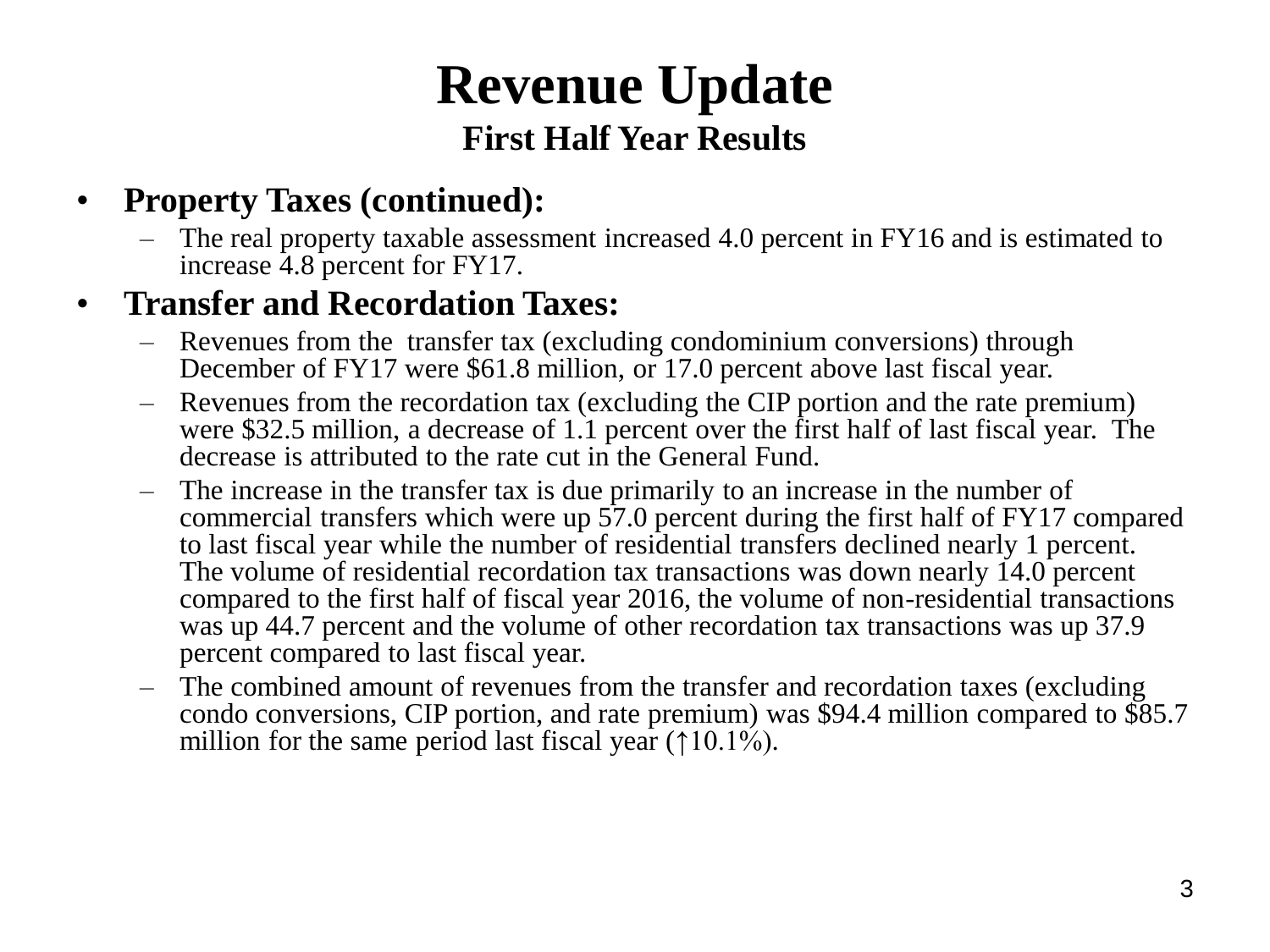### • **Consumption Taxes:**

- Total revenues from the consumption taxes (fuel/energy, hotel/motel, telephone, and admissions) totaled \$107.2 million, which were 1.0 percent above the first half of FY16
- Fuel/energy tax collections totaled \$76.7 million during the first half of FY17 compared  $$76.6$  million in FY16 ( $\uparrow$ 0.1%).
- Revenues from the telephone tax were \$20.2 million and up 2.9 percent from the first half of FY16. Revenues from the hotel/motel tax were 4.4 percent above the same period last year reflecting higher occupancy rates.
- Revenues from the admissions tax were down 0.9 percent compared to the same period last year and largely attributed to a decrease in revenues from athletic events and facilities.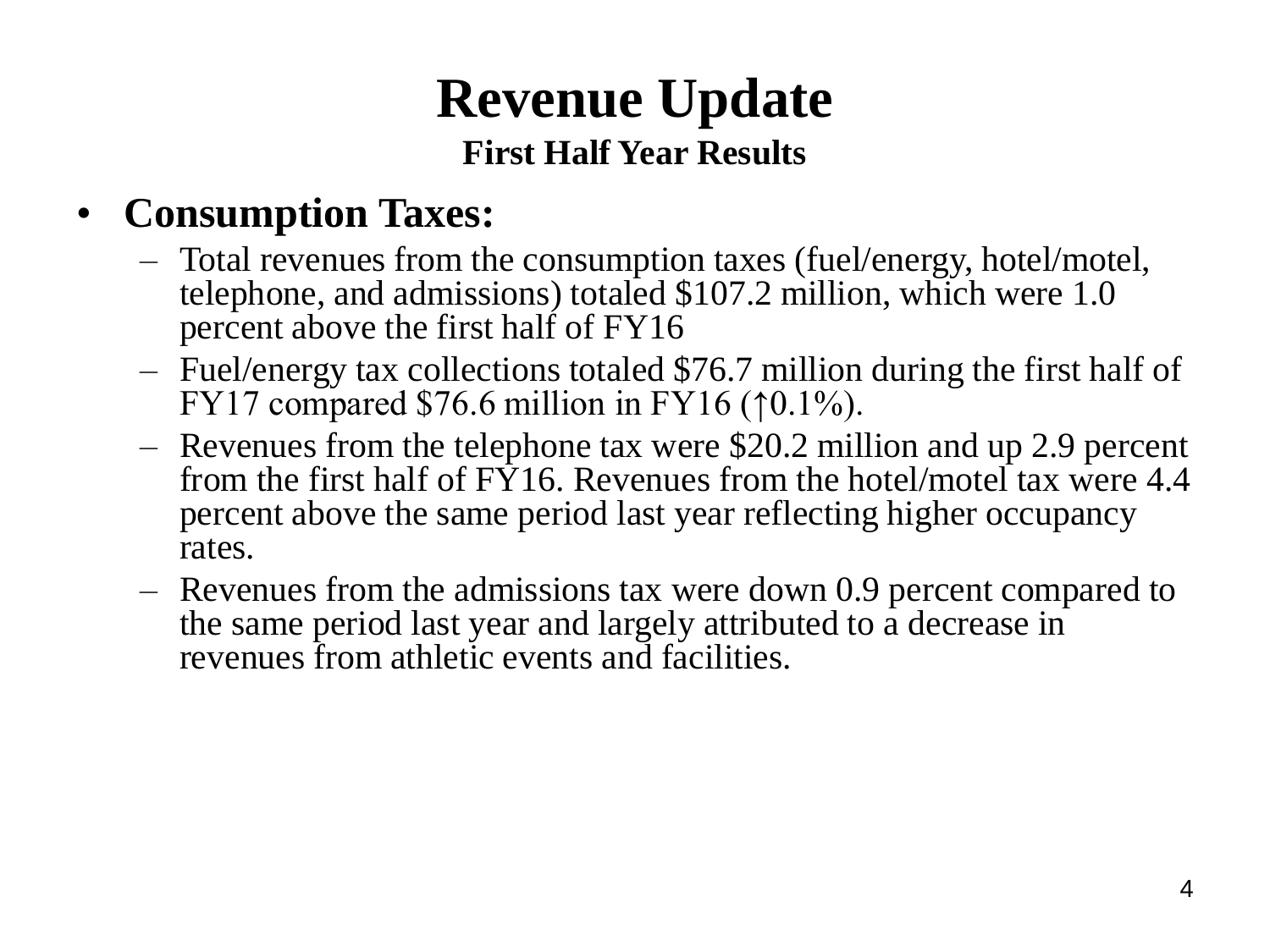### • **Investment Income:**

- Total pooled investment income was \$2,629.9 million during the first half of this fiscal year compared to \$998.2 million during the first half of FY16 (↑163.5%).
- The dramatic increase is attributed to the average portfolio yield of 0.62 percent the first half of this fiscal year compared to 0.29 percent during the first half of FY16.
- The average daily portfolio balance of \$845.1 million increased 24.3 percent from the first half of FY16 to the first half of this fiscal year.